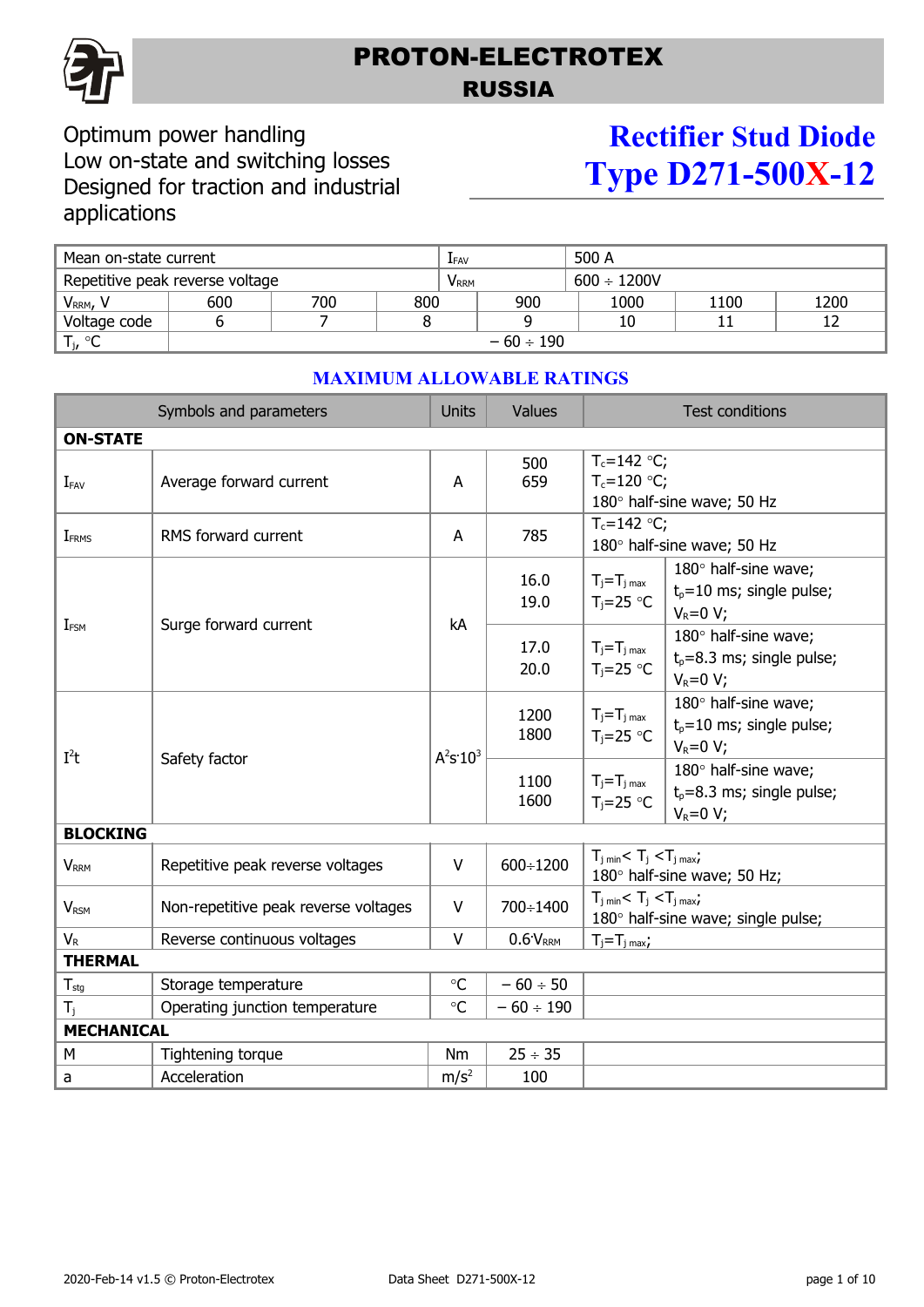## **CHARACTERISTICS**

|                   | Symbols and parameters                       |               | <b>Values</b>   | Conditions                                           |  |  |  |  |
|-------------------|----------------------------------------------|---------------|-----------------|------------------------------------------------------|--|--|--|--|
| <b>ON-STATE</b>   |                                              |               |                 |                                                      |  |  |  |  |
| $V_{FM}$          | Peak forward voltage, max                    | v             | 1.40            | $T_i = 25$ °C; $I_{FM} = 1570$ A                     |  |  |  |  |
| $V_{F(TO)}$       | Forward threshold voltage, max               | V             | 0.809           | $T_i = T_i$ max                                      |  |  |  |  |
| $r_{\rm T}$       | Forward slope resistance, max                | $m\Omega$     | 0.376           | $0.5 \pi I_{FAV} < I_T < 1.5 \pi I_{FAV}$            |  |  |  |  |
| <b>BLOCKING</b>   |                                              |               |                 |                                                      |  |  |  |  |
| $I_{RRM}$         | Repetitive peak reverse current, max         | mA            | 40              | $T_j = T_j$ max,<br>$V_R = V_{RRM}$                  |  |  |  |  |
| <b>SWITCHING</b>  |                                              |               |                 |                                                      |  |  |  |  |
| $Q_{rr}$          | Total recovered charge, max                  | μC            | 830             | $T_i = T_i$ <sub>max</sub> ; I <sub>TM</sub> =500 A; |  |  |  |  |
| $t_{rr}$          | Reverse recovery time, max                   | μS            | 15              | $di_R/dt = -10 A/\mu s$ ;                            |  |  |  |  |
| $I_{rrM}$         | Peak reverse recovery current, max           | A             | 110             | $V_R = 100 V;$                                       |  |  |  |  |
| <b>THERMAL</b>    |                                              |               |                 |                                                      |  |  |  |  |
| $R_{\rm thjc}$    | Thermal resistance, junction to case,<br>max | $\degree$ C/W | 0.075           | Direct current                                       |  |  |  |  |
| <b>MECHANICAL</b> |                                              |               |                 |                                                      |  |  |  |  |
| W                 | Weight, max                                  | g             | 470             |                                                      |  |  |  |  |
| $D_{s}$           |                                              | mm            | 12.4            |                                                      |  |  |  |  |
|                   | Surface creepage distance                    | (inch)        | (4.882)         |                                                      |  |  |  |  |
| $D_{a}$           | Air strike distance                          |               | 12.4<br>(4.882) |                                                      |  |  |  |  |

### **PART NUMBERING GUIDE**

| 7 I T | $-50$ |  |  |
|-------|-------|--|--|
|       |       |  |  |

- 1. D Rectifier Diode
- 2. Design version

3. Average forward current, A<br>4. Polarity: X – Cathode to Stu

- Polarity:  $X$  Cathode to Stud; Anode to Stud no symbol
- 5. Voltage code
- 6. Ambient conditions:  $N -$  normal;  $T -$  tropical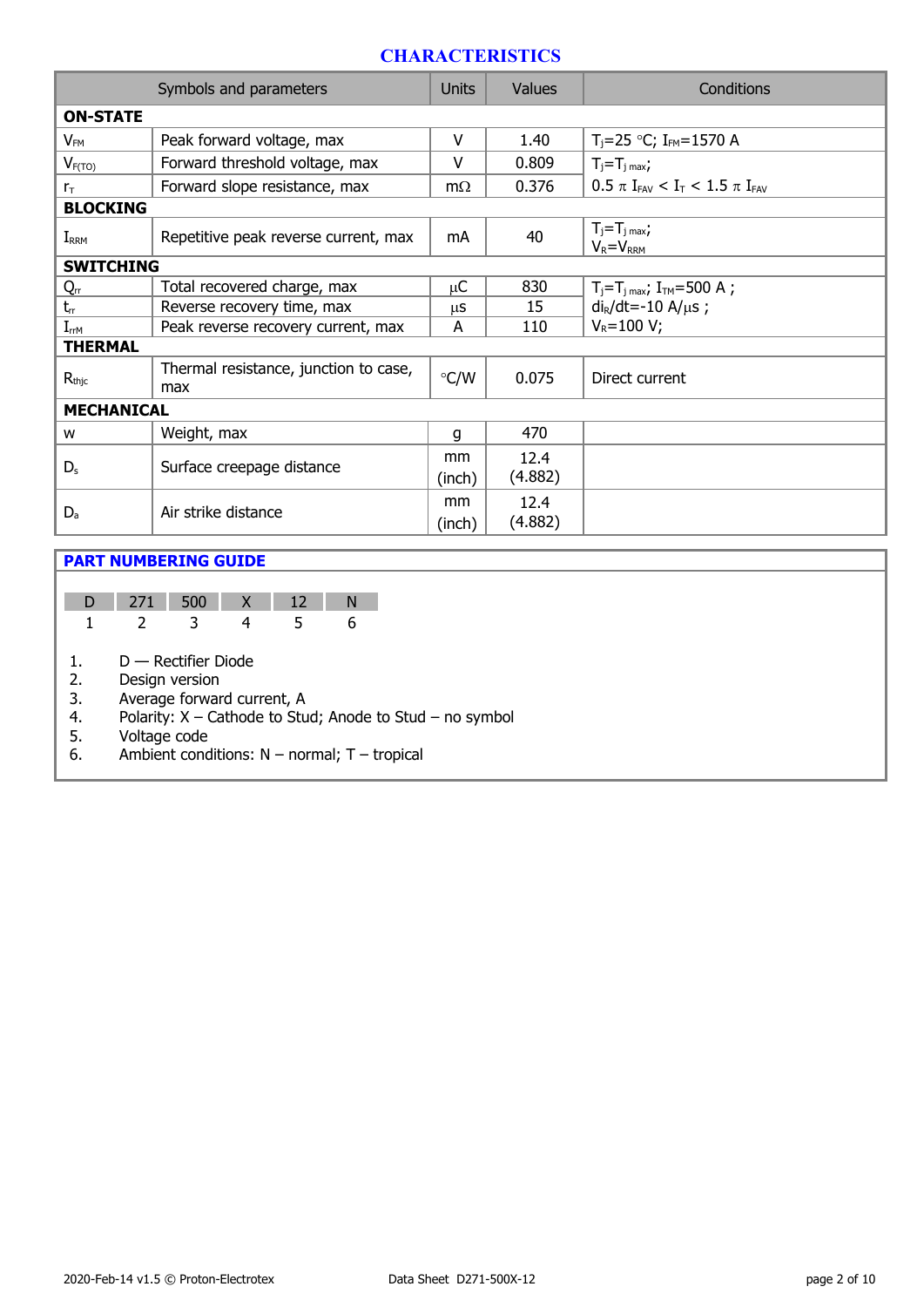

All dimensions in millimeters (inches)

**The information contained herein is confidential and protected by Copyright. In the interest of product improvement, Proton-Electrotex reserves the right to change data sheet without notice.**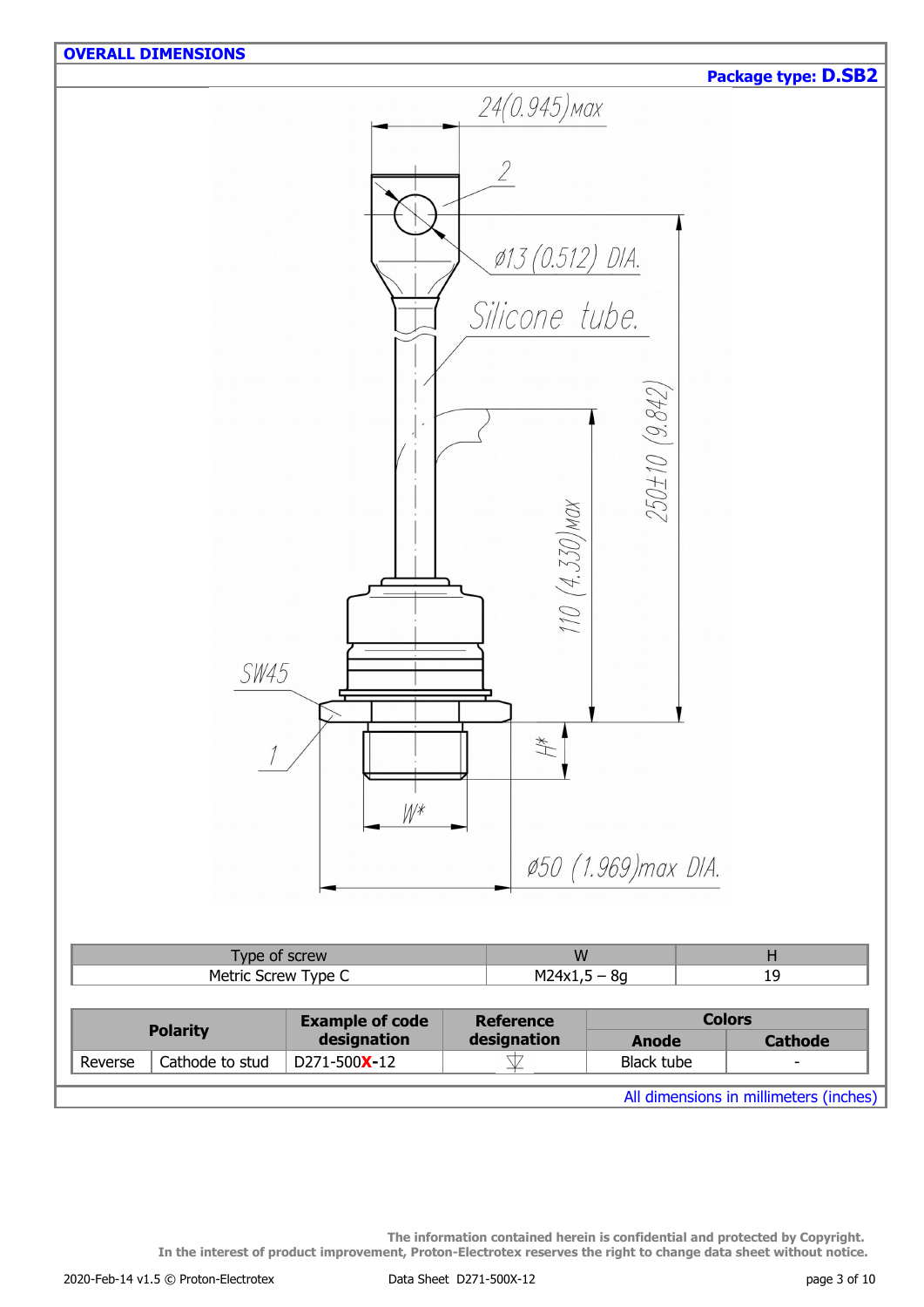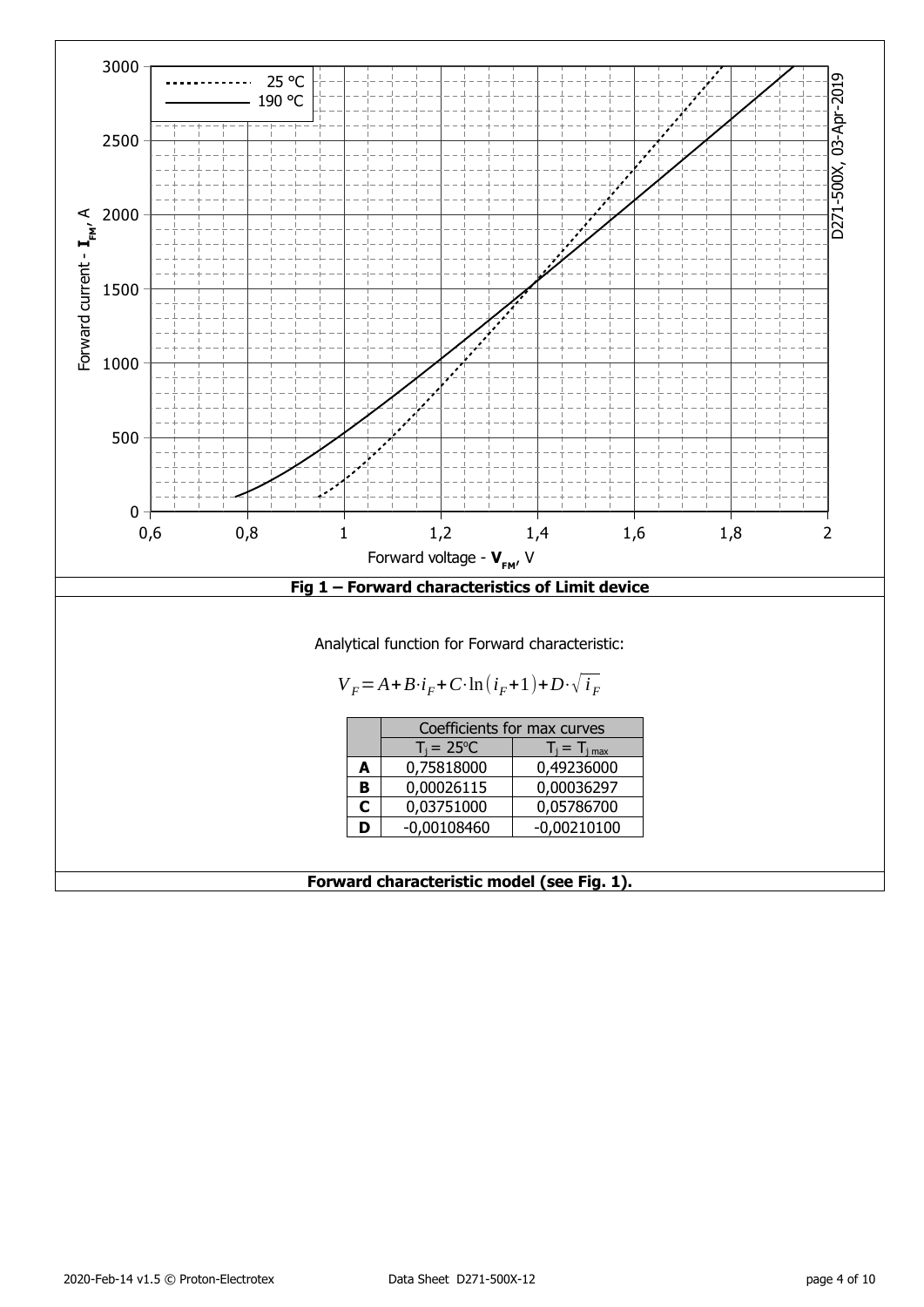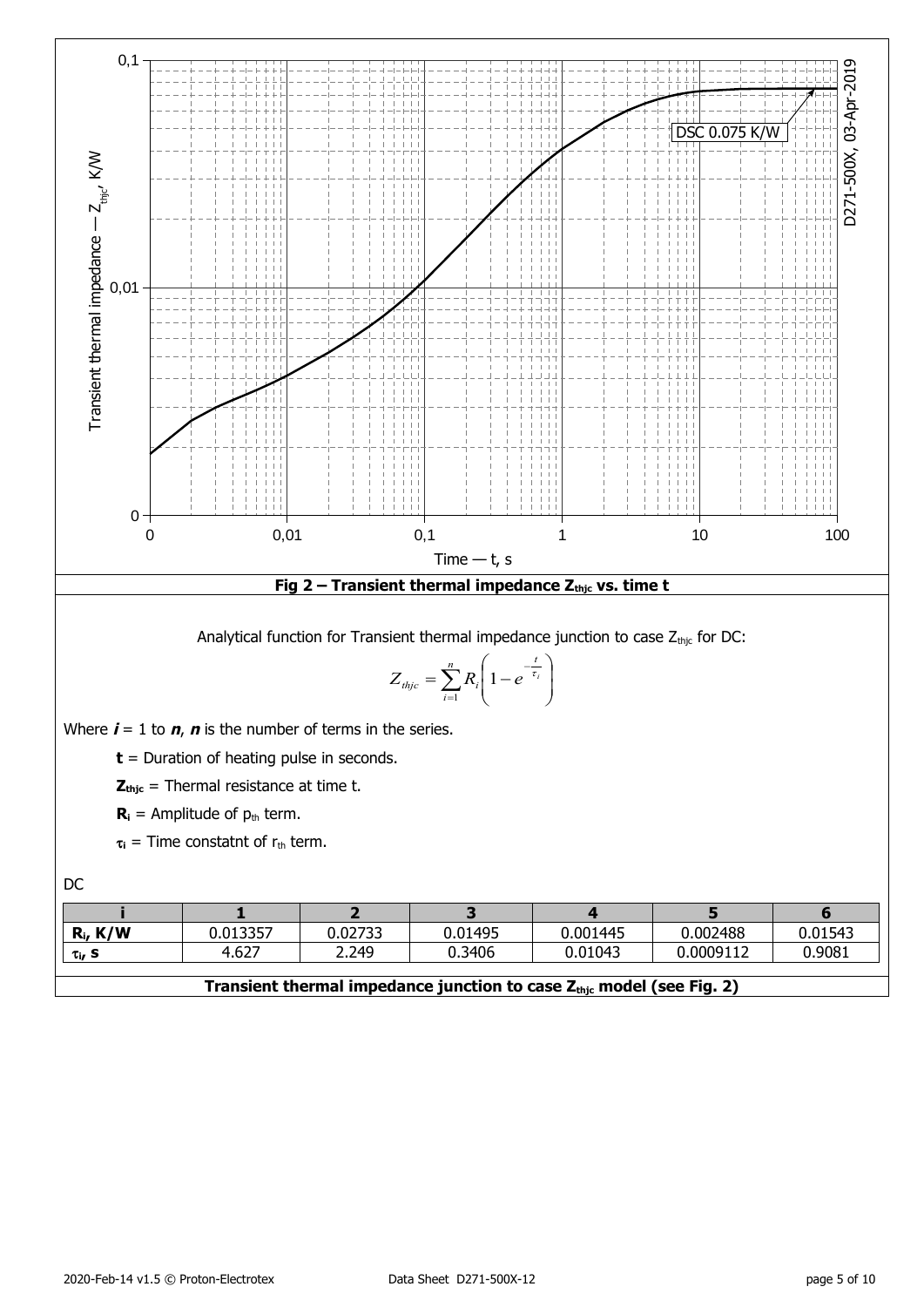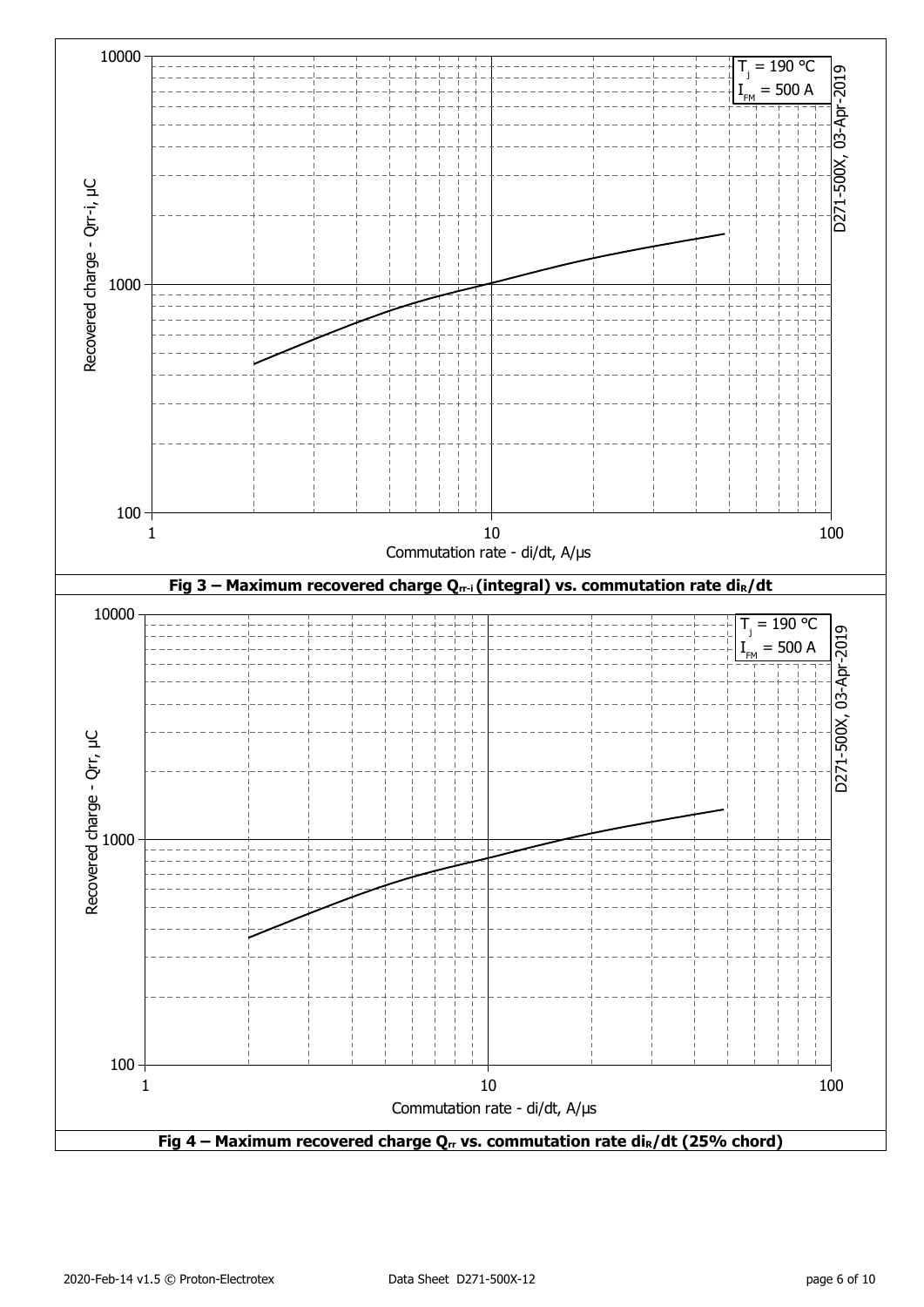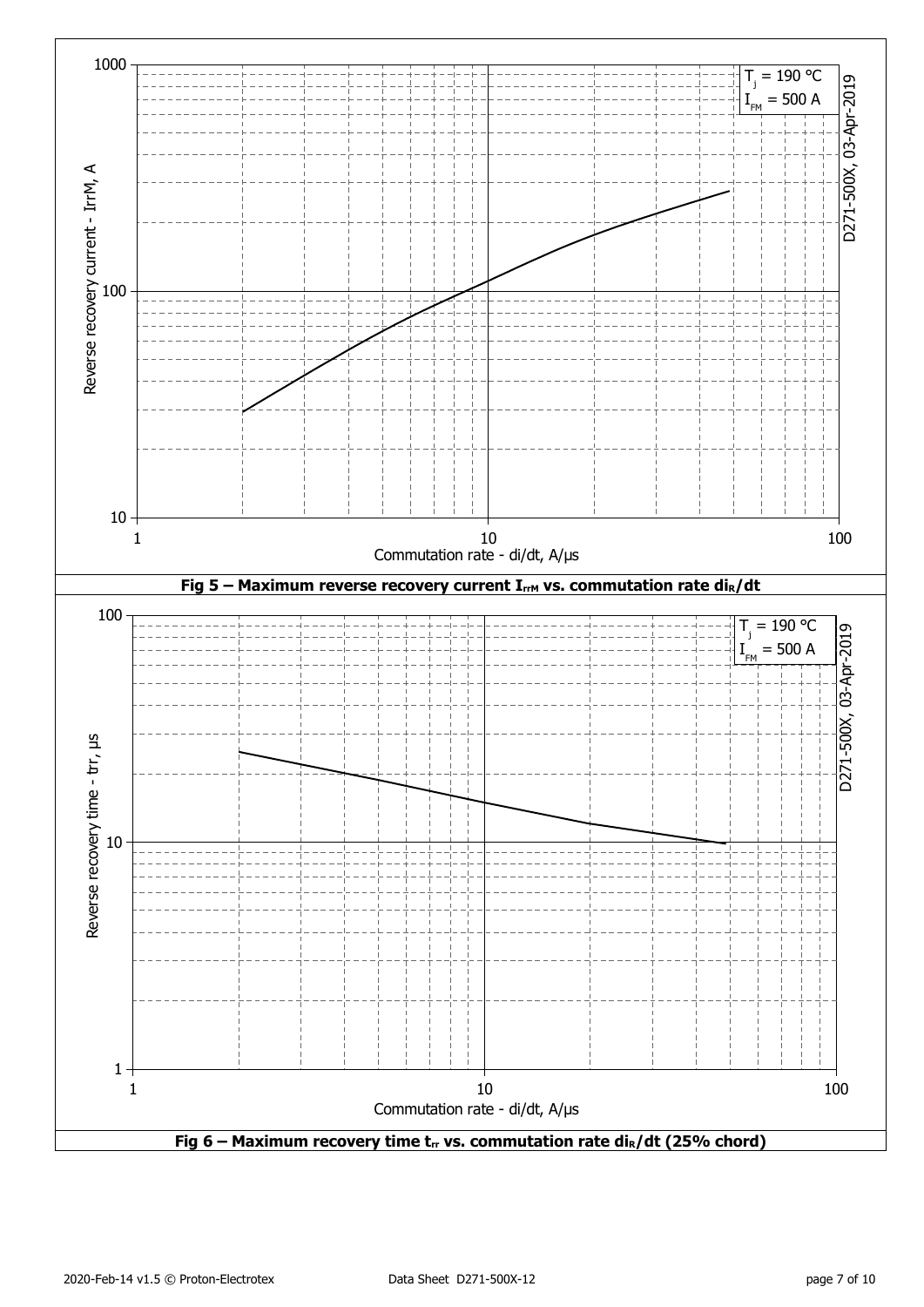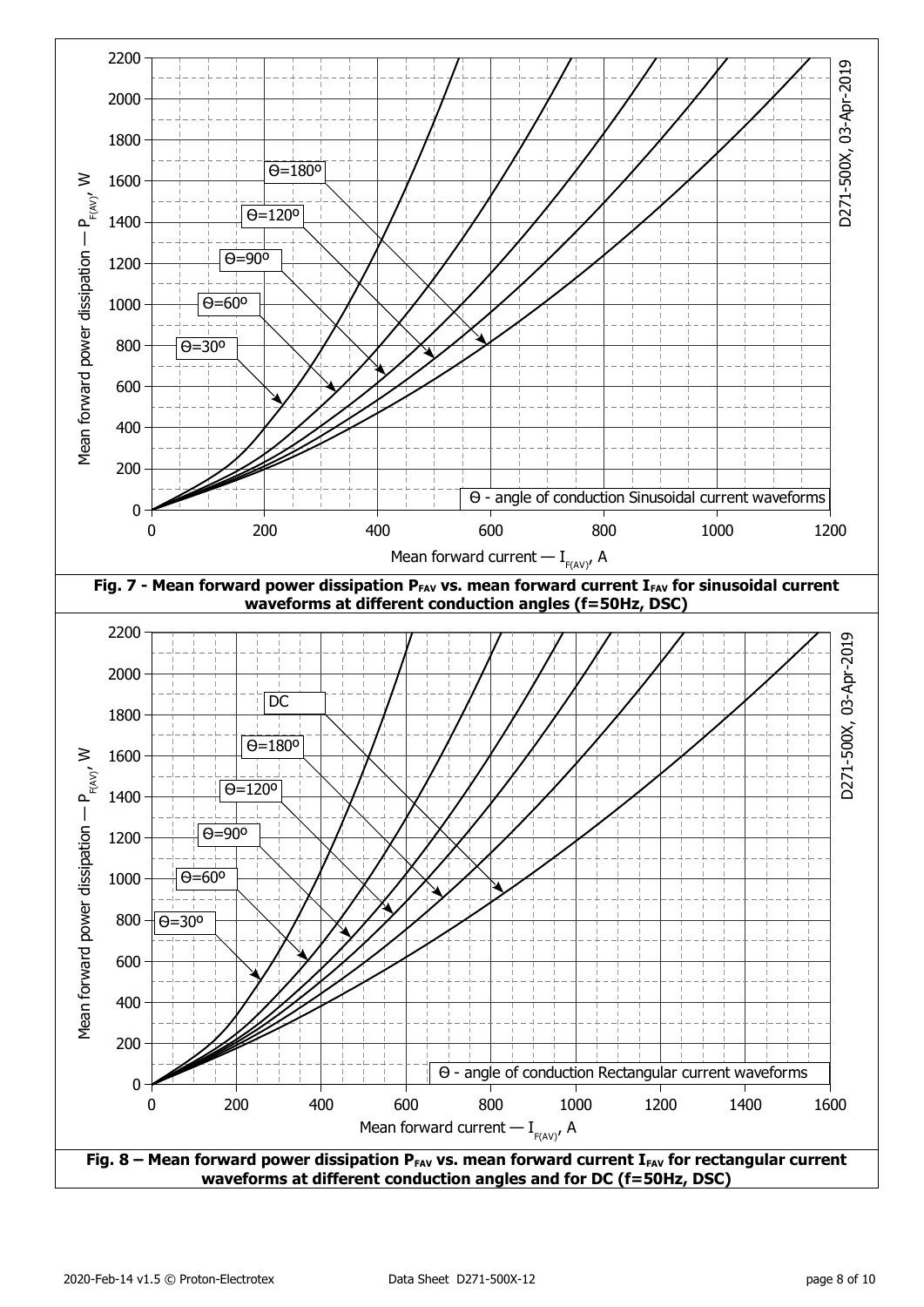